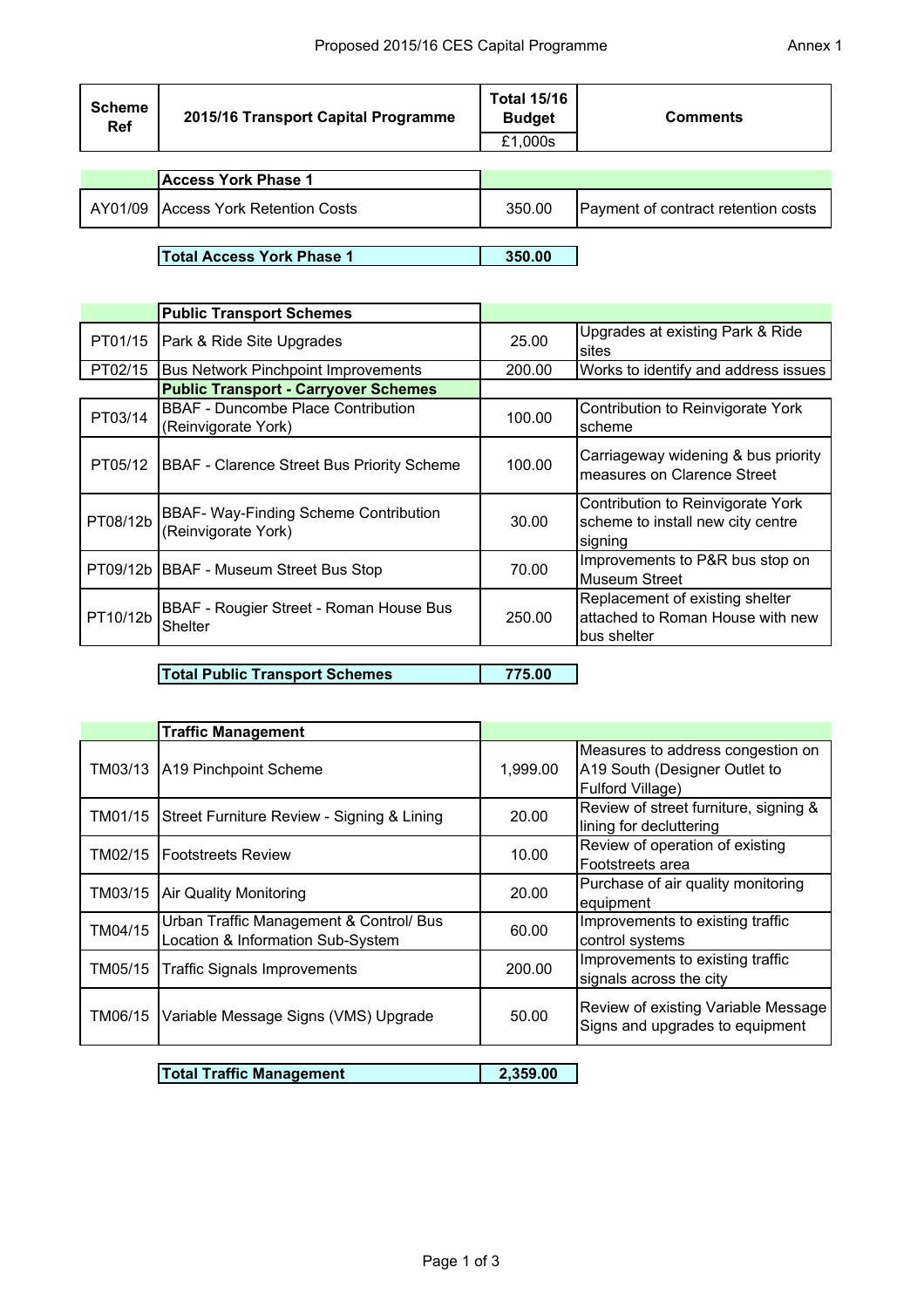| 2015/16 Transport Capital Programme                                   | <b>Total 15/16</b><br><b>Budget</b>     | <b>Comments</b>                                                        |
|-----------------------------------------------------------------------|-----------------------------------------|------------------------------------------------------------------------|
|                                                                       |                                         |                                                                        |
|                                                                       |                                         |                                                                        |
| <b>IPedestrian Minor Schemes</b>                                      | 20.00                                   | Minor improvements for pedestrians<br>across the city                  |
| Cycle Minor Schemes                                                   | 20.00                                   | Minor improvements for cyclists<br>across the city                     |
| Monkgate Roundabout Cycle Route                                       | 30.00                                   | Measures to address safety for<br>cyclists at Monkgate Roundabout      |
| Holgate Road Cycle Route                                              | 20.00                                   | Implementation of new on-road cycle<br><b>route</b>                    |
| Scarborough Bridge Improvements                                       | 333.00                                  | Development of scheme to improve<br>existing footbridge at Scarborough |
| <b>Pedestrian &amp; Cycling Schemes - Carryover</b><br><b>Schemes</b> |                                         |                                                                        |
| Jockey Lane Cycle Route                                               | 45.00                                   | New off-road cycle route linking up<br>two existing routes             |
|                                                                       | <b>Pedestrian &amp; Cycling Schemes</b> | £1,000s                                                                |

**Total Pedestrian & Cycling Schemes 468.00**

|         | <b>Safety Schemes</b>                      |        |                                                                                          |
|---------|--------------------------------------------|--------|------------------------------------------------------------------------------------------|
| Var.    | <b>School Safety Schemes</b>               | 100.00 | Continuation of the Safe Routes to<br>Schools programme                                  |
| SR01/15 | <b>School Crossing Patrol Improvements</b> | 100.00 | Upgrades to flashing light systems<br>used at school crossing patrol sites               |
| Var.    | Local Safety Schemes/ Danger Reduction     | 100.00 | Implementation of schemes to<br>address safety issues                                    |
| Var.    | Speed Management                           | 100.00 | Implementation of schemes<br>identified in the Speed Management<br><b>Review process</b> |
| SM01/15 | Vehicle Activated Signs (VAS) Review       | 50.00  | Review of locations and<br>effectiveness of existing VAS                                 |

**Total Safety Schemes 450.00**

|                                           | <b>Scheme Development</b>   |                            |                                     |
|-------------------------------------------|-----------------------------|----------------------------|-------------------------------------|
| SD01/15   Future Years Scheme Development | 50.00                       | Development of schemes for |                                     |
|                                           |                             |                            | implementation in future years      |
|                                           |                             |                            | Development and implementation of   |
| SD02/15                                   | Development-Funded Schemes  | 300.00                     | schemes linked to new               |
|                                           |                             |                            | developments                        |
|                                           |                             |                            | Budget required for minor           |
|                                           | <b>Previous Years Costs</b> | 50.00                      | completion works and retention      |
|                                           |                             |                            | payments                            |
|                                           | <b>Staff Costs</b>          | 300.00                     | Staff resources required to support |
|                                           |                             |                            | transport capital programme         |

**Total Scheme Development 700.00**

**Total Integrated Transport Programme 5,102.00**